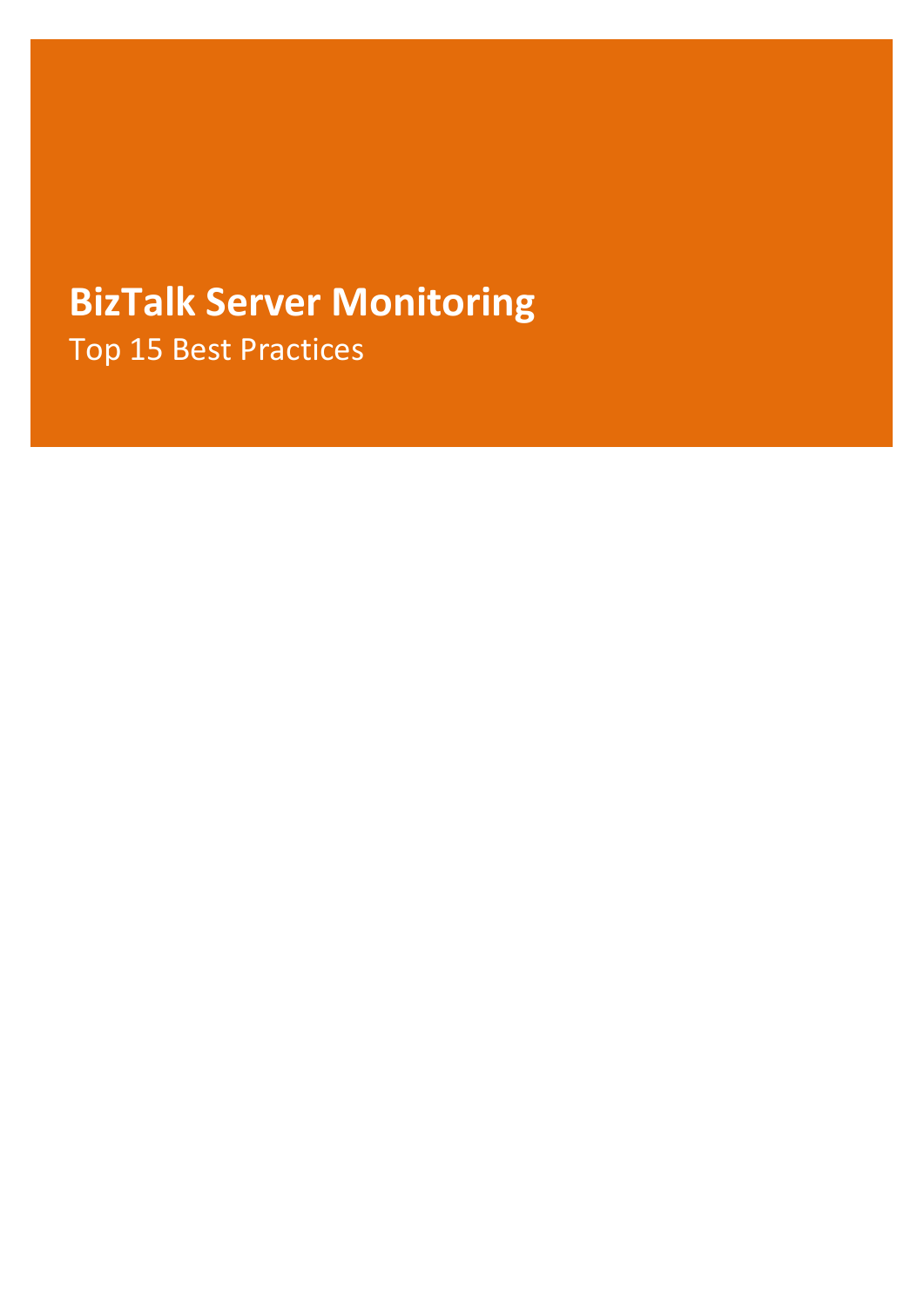# **Why do you need to worry about monitoring?**

The simplest example you can relate to when it comes to monitoring is your car dashboard. A car dashboard reveals various interesting/essential details to the driver. Some of the common things include



- What speed you are driving?
- What's the fuel level?
- How hot is your engine?
- When is your next service due etc.
- Are the doors closed?
- Is everyone wearing seat belt?

Your car dashboard is not just an accessory like having leather seats. It's one of the core components of the car similar to your engine and tyres. The consequences of not having a dashboard is fatal, it provides you with some important notifications. Example: If your fuel level is running low, you are conscious you need to stop in your next fuel station. It's impossible for a driver to perform all these checks every time before he starts the car or keep an eye while driving, without the monitoring and notification system.

In a middleware system like BizTalk server, monitoring is identical to having a car dashboard. BizTalk server may be running with tons of core components like messaging engine, orchestration engine, throttling, etc but without having monitoring in place your system is prone to accidents. It's all about how you can capture the event well in advance and react to it.

# **What is monitoring?**

Monitoring is all about 3 key items **Events, Threshold and Notification**. In the car example, running out of fuel is an event, your car manufacturer might configure less than 50 kms as threshold to alert user, and your dashboard becomes a notification platform.

In a technical example, it would be: running out of disk space is an **event**, 20% free space available could be the **threshold**, once the free space goes below 20% then send **notification** in the form of email/sms can be triggered.

The important challenge is configuring the correct threshold values so that you are not creating too much noise (alerts) or too little so event gets unnoticed. It's also important you notify the right person. In the car case you should notify the driver, not the passenger sleeping in the rear seat.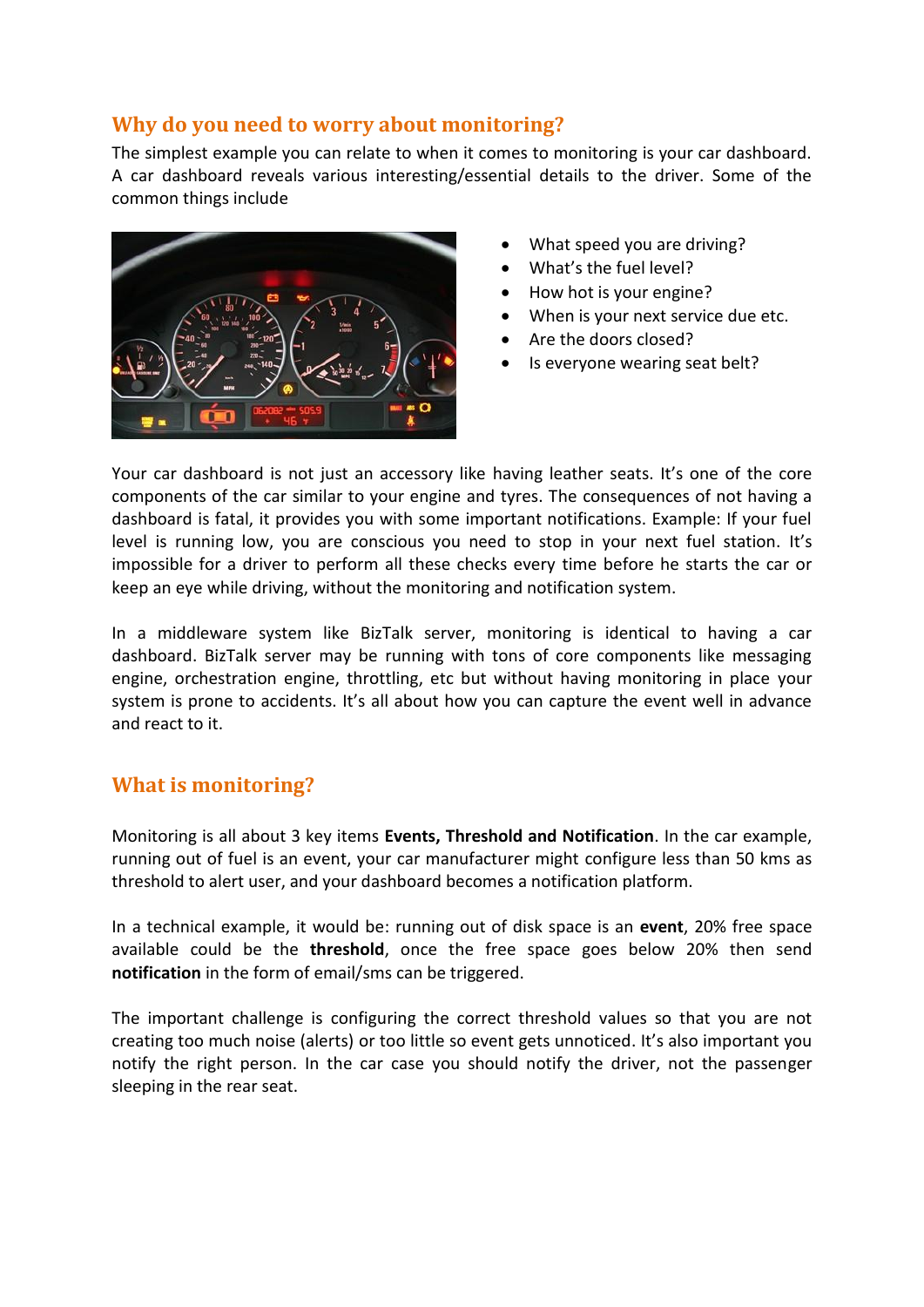# **Monitoring in place – BizTalk example**

Now let's take a BizTalk example and see how having proper monitoring in place can save the accident about to happen.

Spool size, i.e. number of messages in the spool table in BizTalk Message box database is one of the key metric in BizTalk environment. Any in-flight messages will have an entry in the spool table. Number of records in this table will fluctuate based on the load in your environment. In an ideal situation, if you environment is not processing anything there shouldn't be any data in this table. The depth of the spool table should not grow linearly. If in case the table grows non-stop, then there is a problem in your environment.

Note: You can monitor the depth of the spool table by using the performance counter "*Message Box:General Counters /Spool size*".

It's important you monitor the growth of the spool table. In the below picture, it's important to monitor and notify corresponding users when the spool size depth is at warning level, rather than leaving it to grow till it reaches the threshold error point.



The best monitoring solution is to spot and react to the situation before it gets worst. In the above scenario, by having a proper monitoring solution in place users will start getting notifications when the system enters warning state, where immediate action can mitigate the issue and bring the system to a stable state.

# **Importance of Monitoring**

Organisations should take monitoring seriously if they are serious about their business. Having proper monitoring solution in place is like having cops to protect your house and neighbourhood. It's much easier and safe to avoid someone breaking into your house, than trying to find the thief after the incident. Here are the key advantages proper monitoring brings for organisations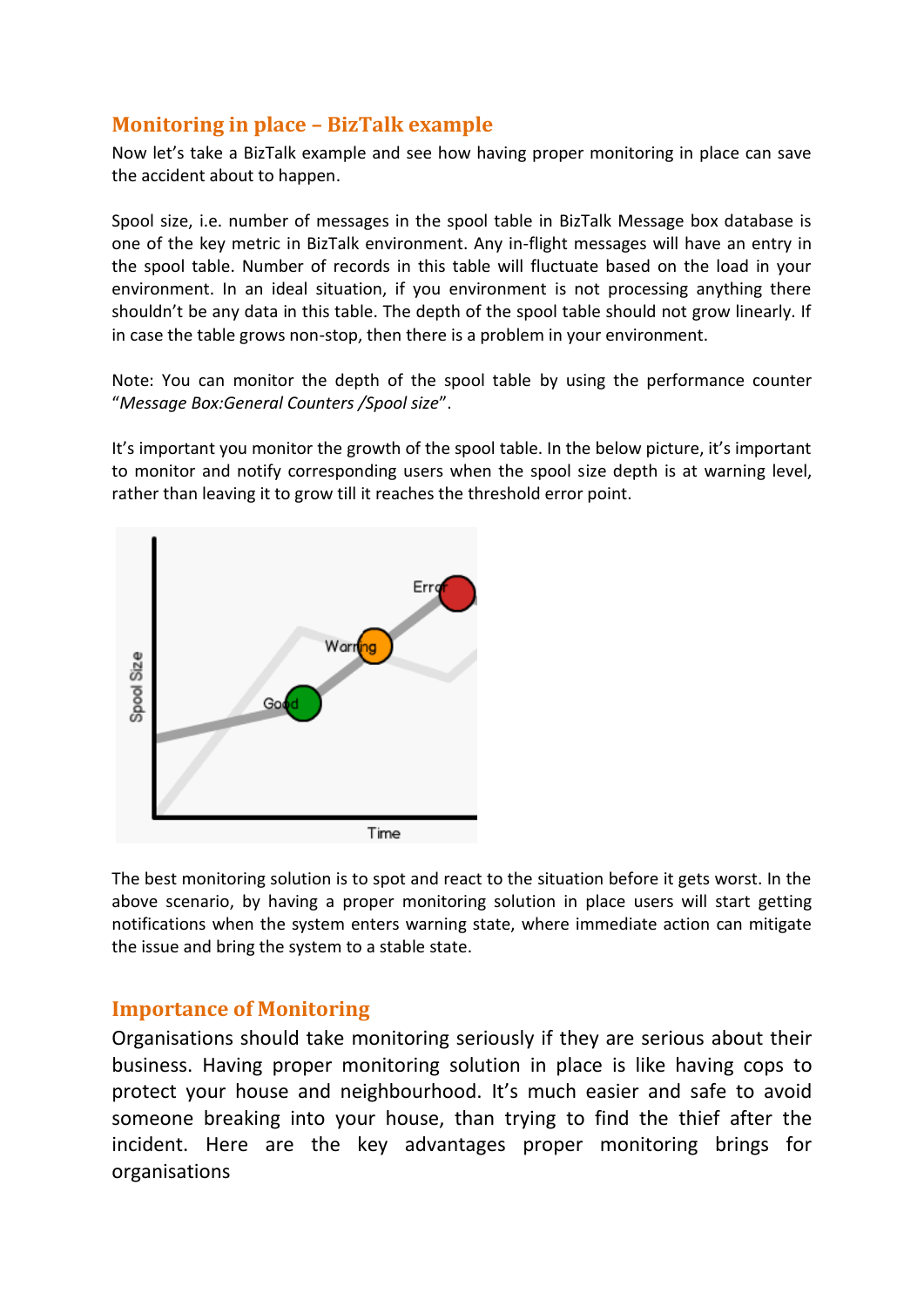#### *Don't lose your Credibility*

When your systems are down, your company credibility is at risk. Once lost it may be difficult to restore customer confidence.

#### *Increase your Efficiency*

When you have a monitoring system, your IT department can focus on other more important business tasks, than tending to whether your infrastructure or application is down.

#### *Reduce your Costs*

Consistently monitoring your systems can reduce your costs and positively impact your bottom line because you will have better insight into how your infrastructure and applications are performing.

# **Top 15 BizTalk Monitoring Best Practices**

The main objective of this article is to highlight the key best practices when it comes to BizTalk monitoring.

#### **1. Create a monitoring policy and agree with business**

Monitoring is huge area; there are endless possibilities in what can be monitored. So, it's important to understand the business requirements and agree your monitoring policy. Here are the some of the things you need to take into consideration

- Application rating/SLA,
- Accepted Downtime,
- Accepted Data Loss
- Business hours support rota
- Non-business hours and weekend support rota
- Severity Levels and Escalation procedures
- When to activate your DR procedure, if your production environment cannot be stabilized

#### **2. Resolve issues proactively**

Let's take an example scenario where your BizTalk solution is taking advantage of tracking and business activity monitoring (BAM). For some reason the SSIS task responsible for moving the data from BAM primary import table to BAM Archive table was shut down for some reason (may be user under which its running changed the password). This is going to result in out of disk space at some point in your SQL storage area. The consequence of this scenario could be dreadful. The easy fix in this scenario would be to monitor both the health of the SSIS package execution and the availability of disk space and react to alerts proactively.

## **3. Understand application availability rating and SLA's?**

It's important to understand your application service level agreement (SLA) and availability rating. BizTalk server being a middleware product, it's also important to understand the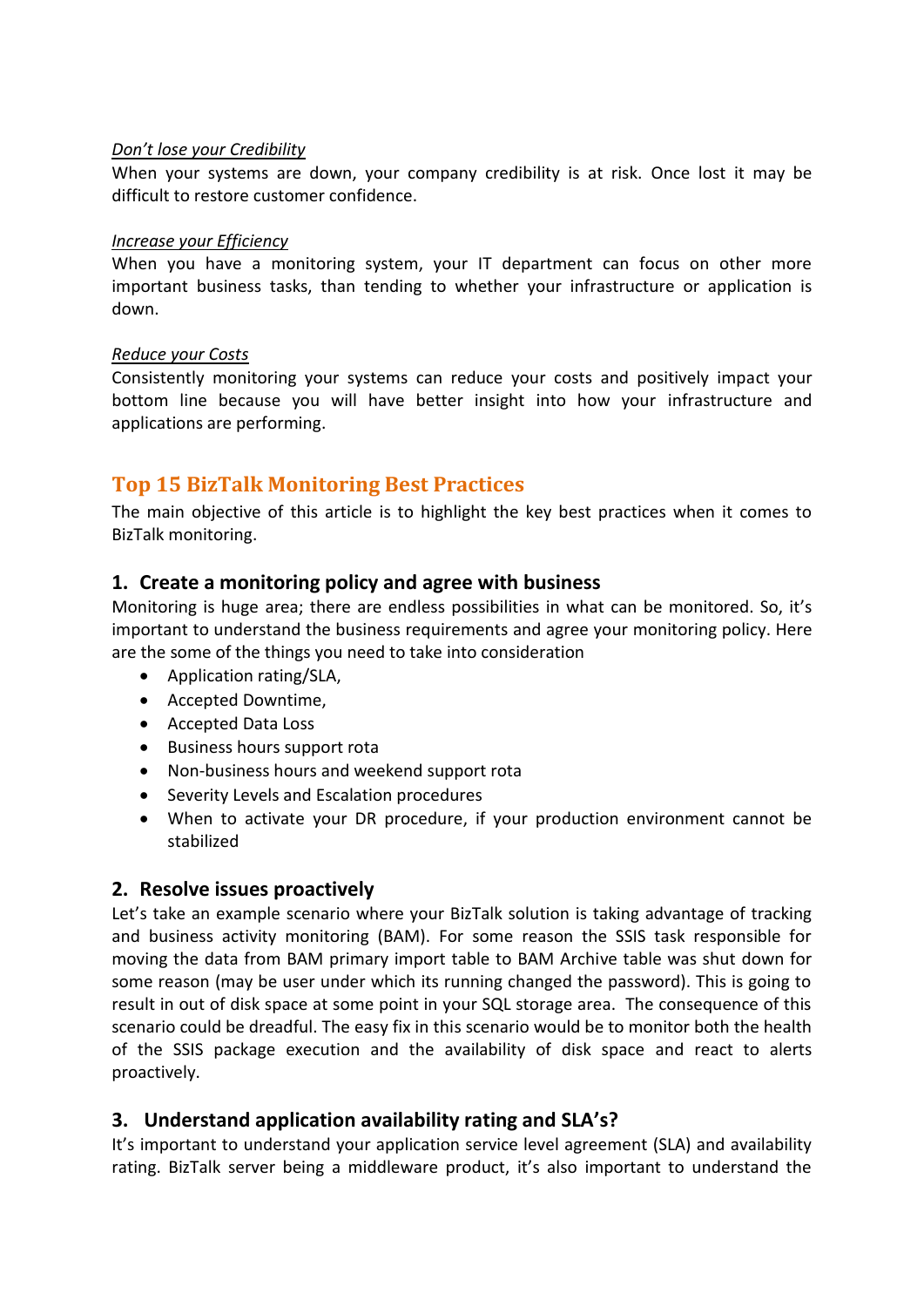dependant systems SLA's. Example: If you are integrating a user facing web application with your SAP back end system both with the SLA of 99.99, then your BizTalk environment availability rating should be 99.999 or higher.

#### **4. Separate your infrastructure and application monitoring**

BizTalk monitoring can be generally divided into two top categories.

- Infrastructure Monitoring, and
- Application Monitoring

In most of the organisations infrastructure and application monitoring will be handled by completely isolated teams. There will be a dedicated IT team (ex: WinTel) looking after the infrastructure, and there will be separate application support teams.

Typical infrastructure monitoring items will include things like Disks, NT Services, Cluster Availability, Server Availability, SQL Jobs, BizTalk Host Instances availability, performance counters etc.

Application monitoring will involve running your functional business aspects of your BizTalk application, example: Handling suspended instances, checking for failed messages, checking for transaction threshold violation (ex: PO over \$1m), etc.

# **5. Engage early in Development – Event Log Policies**

When talking about monitoring windows event log becomes one of the important stores. Most of the critical events that happens in the environment will get logged to the event viewer. Event Log is shared by all the applications and OS itself, so it's essential to make sure the developers don't pollute it with unnecessary information.

During development clearly define the event ids for each application. Example: Event Id range 20001 to 20050 for customer application, 30001 to 30020 for dealing application etc. Once you got clear policies around event ids, then you can send monitoring alerts based on event id range to appropriate teams.

Insist developers not to log informational messages like "Message Processed", "Refreshed Cache" etc., in the event viewer. Instead they can use log files to do that.

Define clear policies on what needs to be treated as warning and what needs to be treated as errors. Rule of thumb will be, if something can't be processed further like proper exceptions then it should be treated as errors. If something that works, but may not be appropriate configuration, then it should be treated as warning.

## **6. Take advantage of BAM and BAM alerts**

When it comes to application monitoring none of the external monitoring solution will be able to provide insight into your business data. With BizTalk applications you should take advantage of the BAM infrastructure provided by BizTalk server.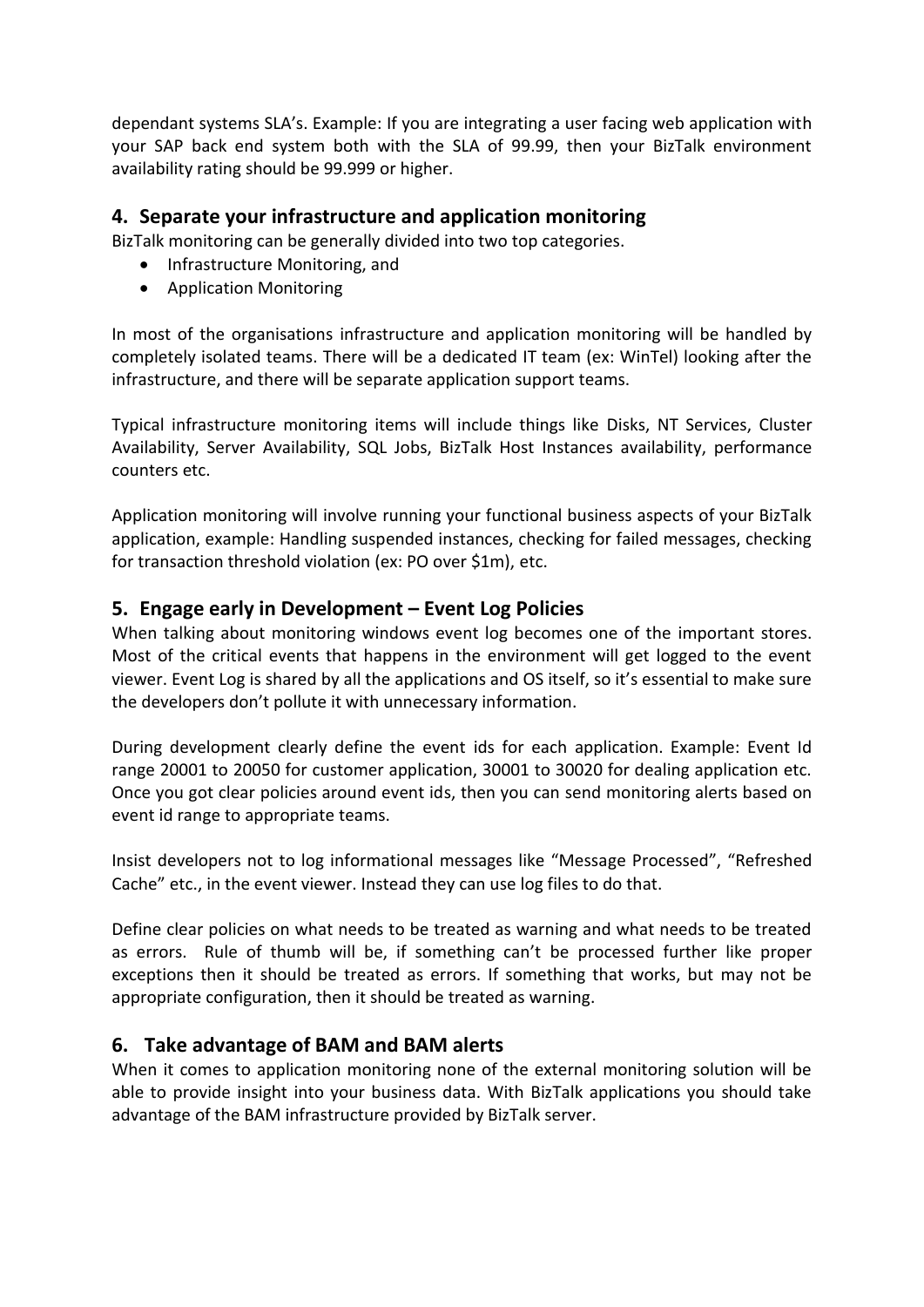Once the BAM infrastructure is in place for your application, you can then take advantage of BAM alerting capabilities to alert if the system violates certain thresholds. Example: Purchase order value greater than \$5million

## **7. Take advantage of Message Box Viewer**

Message Box Viewer or MBV for short is the tool from Microsoft PSS. The tool basically contains over 400 rules, Microsoft support people encountered during customer engagements. Example: If your environment is not running on appropriate service packs, or required hot fixes not installed, or too many instances in the message box etc.

Monitoring tools like SCOM, HP Openview etc are very generic and won't have the same level of knowledge as MBV when it comes to BizTalk. You can configure custom monitoring solution like BizTalk360 to monitor for threshold violation, example: if MBV reports more than 5 critical errors or 10 non critical errors.

# **8. Don't create too much noise**

Most of the modern day monitoring solutions is capable of monitoring 100's of things. It's important you to find the right balance. If you monitor too much, you may end up getting 10's of alerts each day, eventually resulting in not looking in any of those alerts. That's pretty much equivalent of not having any monitoring.

# **9. Divert alerts to correct teams**

It's important to have policy and clear understanding of who is receiving what. There is no point in diverting an infrastructure related alert to an application support person and vice versa. If the alert is not relevant, that person is going to skip it and not take any action upon. This pretty much defeats the whole point of monitoring and notification.

## **10. Review your thresholds periodically**

You environment is not static, the threshold you set few months ago may not be appropriate today. Example: You might have set a spool depth threshold of 5000 when your system went live, but now you got more applications running in your environment and that value no longer valid. Instead of simply neglecting the alert, take some effort to correct it and assign appropriate value.

## **11. Customize rules as necessary for your environment.**

The threshold in one environment may not be the same in other. Example, you may have 2 BizTalk production environments, one used for low latency transactions and other for normal transactions. The threshold values may not be identical in both these environment. Maintain appropriate threshold values per environment so that the alerts make sense, rather than simply ignoring them.

## **12.Take advantage of automated tasks**

Monitoring solutions like SCOM, HP Openview etc are capable of executing some tasks in the event of threshold violation in addition to notifications. Lot of the infrastructure issues could be intermittent ones like temporary loss of connectivity, access denied etc. Sometimes it's possible to resolve issues by simply restarting a service. Note: Care should be